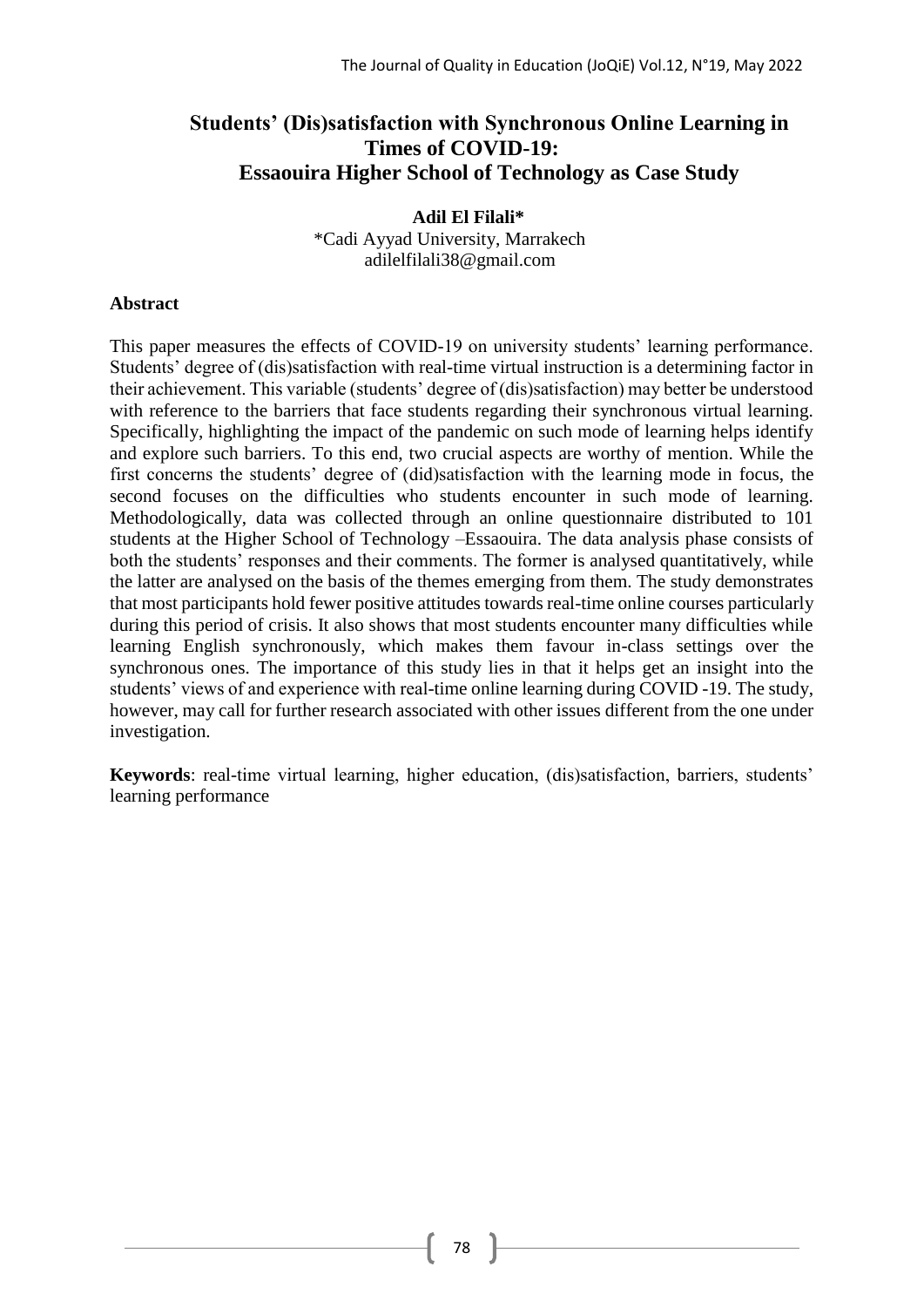# **Introduction**

Scholars' interest in investigating COVID-19- related issues mainly in the field of English Language Teaching (ELT) in higher education has been and is still growing. Real-time learning, as a supplement to in-class teaching, is one of these issues to which careful attention should be given. The current study aims at: (a) understanding students' attitudes towards their (dis)satisfaction vis-à-vis online learning and course delivery and (b) testing their needs and preferences for such praxis, in light of the problems they encounter during such learning experience. The importance of student satisfaction with online virtual classes lies in understanding how this aspect attributes to better learning experience at Essaouira School of Technology, as an 'institution with limited access.'

Certainly, university students are currently living a critical learning experience characterized by fear and uncertainty. Investigating such experience has therefore become a necessity as to what factors need to be considered to better it. During the pandemic, especially when they learn physically, students are in great danger of being infected by the virus. Consequently, this unsafe learning landscape does not encourage them to learn effectively. Seemingly, learning remotely has the potential to increase chances for learners to feel safe and thus learn better. In the synchronous online learning format, students' ability to learn effectively is reinforced by their feeling of safety –not danger.

# **Literature review**

Students' (dis)satisfaction with online learning has been explored by many scholars. Charles Dziuban et al. (2015 :1) claim that a precise configuration of student satisfaction with online learning is proving to be elusive because it might be context dependent. However, the issue at hand still requires much investigation mainly with reference to the current context of COVID-19 outbreak.

The notion of satisfaction is difficult to define. Long (cited in Ioana Topala & Simona Tomozii 2014 :381) suggests that learning satisfaction has been seen in terms of affect, as a superior emotional complex, defined by the level of joy one feels when learning. Thurmand V. A. et al. (cited in Viet A. N. 2016 :3155) state that satisfaction is a concept that reflects outcomes and reciprocity that occur between students and instructors. In light of these definitions, it is possible to say that the degree of satisfaction differs from one student to another, depending on various multiple factors and/or contexts. Arguably, learning in a dissatisfactory environment discourages students to learn actively and productively. From a psychological perspective, the learner's mind in such learning atmosphere does not function in its normal way nor does it work in its usual setting (the in-class setting) to which the learner is accustomed. Hence, learning from home implies that learners while learning at the same time, are likely to encounter unprecedented or sudden difficulties, which, as a result, create a major barrier to their effective learning. Dziuban, Moskal, Brophy-Ellison and Shea (cited in Charles Dziuban et al. 2015:2) found six key elements that contribute to students' satisfaction in learning: an enriched learning environment, well-defined rules of engagements, instructor commitment, reduced ambiguity, an engaging environment, and reduced ambivalence about the value of the course. Palloff, R. M. & Pratt, K. (2003 :4) think that it would seem obvious that when students are satisfied with online courses and programs, they are more likely to be successful. According to Peter Serdukov (cited in Sistek Chandler & Cynthia Mary 2020 :8):

> learning in the online environment is the learning mode in which interaction among participants occurs at the same time, simultaneously. While there can be various formats of synchronous communication, e.g., telephone conversations or instant messaging, here we mean live, videoconferencing sessions where the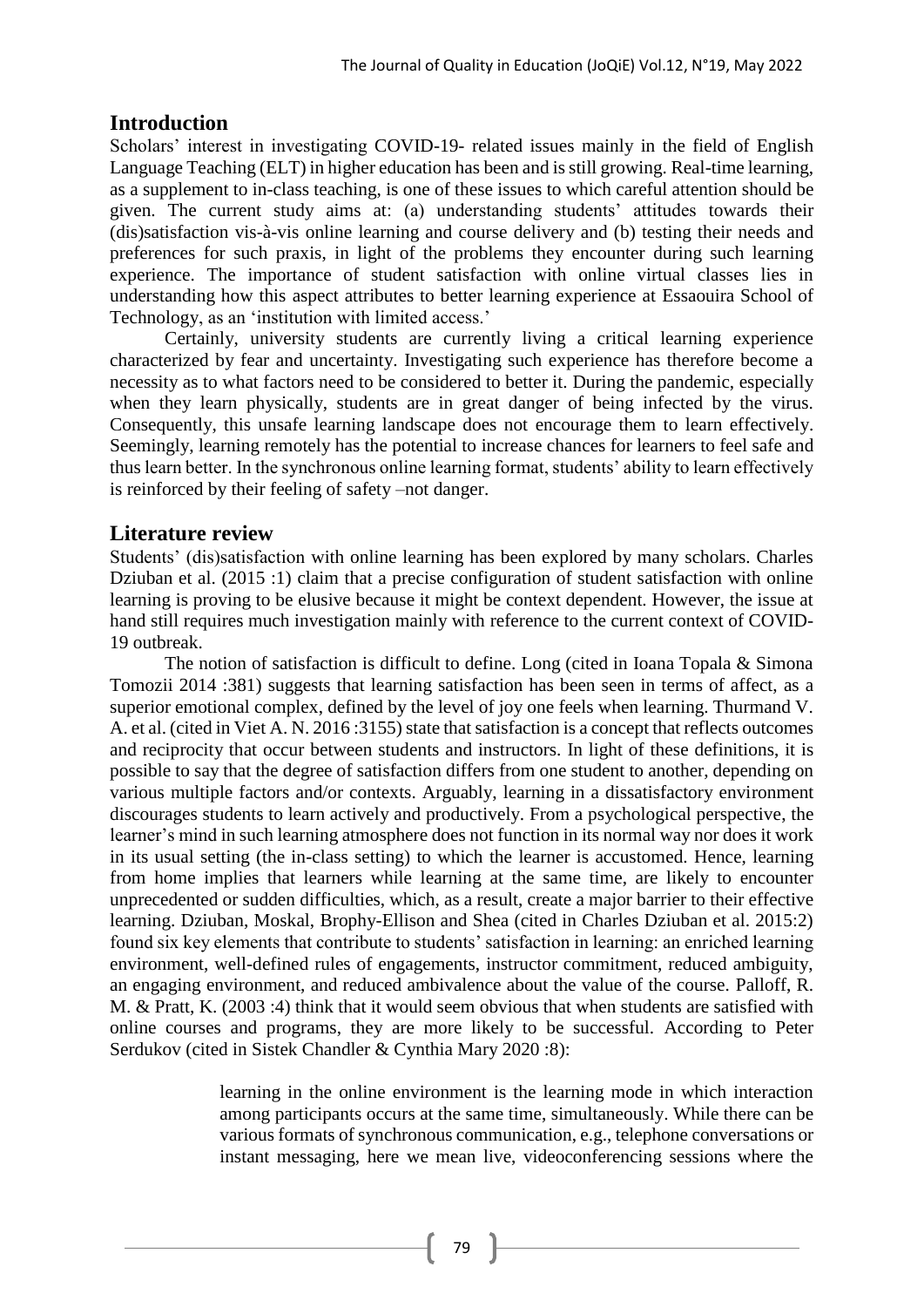whole learning group communicate with each other in real time seeing and hearing what is going on and engaging in the process contemporaneously.

Physical distance provides learners with valuable opportunities to learn in an effective way, stressing an anxiety-free context of learning. According to Bello et al. (cited in Bacheva, V. 2018: 5), the physical distance, which is often seen by many as a disadvantage, can have positive effects by making learners and instructors more objective, less fearful of comments or criticism, and less prone to cultural barriers. Psychological safety, Bacheva writes, leads to better learning outcomes and fosters creativity, confidence, and a willingness to experiment on the part of the learners. A study conducted by Woodcock et al. (cited in Bacheva, V. 2018: 6) demonstrated that students were able to learn from home and feel more confident asking questions for understanding, and thus were more comfortable sharing their ideas in a judgement-free environment. Woodcock et al. added that most participants reported that they were more competent online compared to their participation in the classroom. Spangle, M. et al. (cited in Johnson, J. et al. (2005:2) argue that online learning supports critical thinking skills, leadership, communication and problem solving. Following the same line of thought, Burnett, K. (cited in Johnson, J. et al. (2005 :1) believes that the online format puts students and teachers on 'equal footing' and many of the barriers found in the traditional classroom, such as shyness, gender, ethnicity, and age are reduced.

Relatedly, the process of naturalizing such learning atmosphere -- or making it real-like -- is thus inescapable. Hence, in order to render a synchronous online class successful, the learner is required to go through at least two crucial sequential phases: a pre-synchronous online class and a while-synchronous online one. In the first phase, the learner is supposed to be ready for such class ahead of time. He should thus prepare or 'guarantee' a comfortable space where she/he can attend her/his virtual online class, avoiding disturbance resulting from contact with roommates, family members, friends or others particularly during the time of learning. As to the second phase, the while-synchronous learning class, learners have to be present socially during the time allotted to each class. However, being connected during this class (from beginning to end) does not necessarily mean that the student attends it. There is more to her/his actual participation and interaction than to her/his attendance.

According to Michael Marmon (cited in Wright, R. D. 2015 :128), social presence allows for online education to re-create or model an online course in the same vein as one taking place in a traditional face-to-face environment. Marmon suggests that the importance of social presence in courses taking place online lies in that it facilitates the creation of positive student satisfaction and learning outcomes. Social presence occupies not only a sphere in online environments that seeks to limit the transactional distance theorized by Moore (1993) but is essential to the processes of keeping students satisfied and driven intellectually to fulfil defined learning objectives. In addressing Moore's theory, Otto Peters (2004 :28) believes that transactional distance depends on whether students are left alone with their distance education materials or whether they can communicate with their teachers. The transactional function is determined by the extent to which teachers and students can interact ('*dialogue*'). At the same time, it is influenced by the extent to which the learning path is determined by pre-planned teaching programmes ('*structure*'). Moore and Otto's views suggest that synchronous online learning is jointly content and context-dependent, both elements are necessary for effective reciprocal communication.

Bandura's (cited in Keengwe, J & Kungu, K. 2019:177) theory of self-efficacy, is context-dependent and is linked to social anxiety and attention. Su et al. (cited in Keengwe, J & Kungu, K. 2019:177) believe that self-efficacy may also be related to learning contexts. In a similar vein, Hara et al. (cited in Keengwe, J & Kungu, K. 2019 :177) assert that once learners become familiar with the distance learning technology, they tend to become less anxious and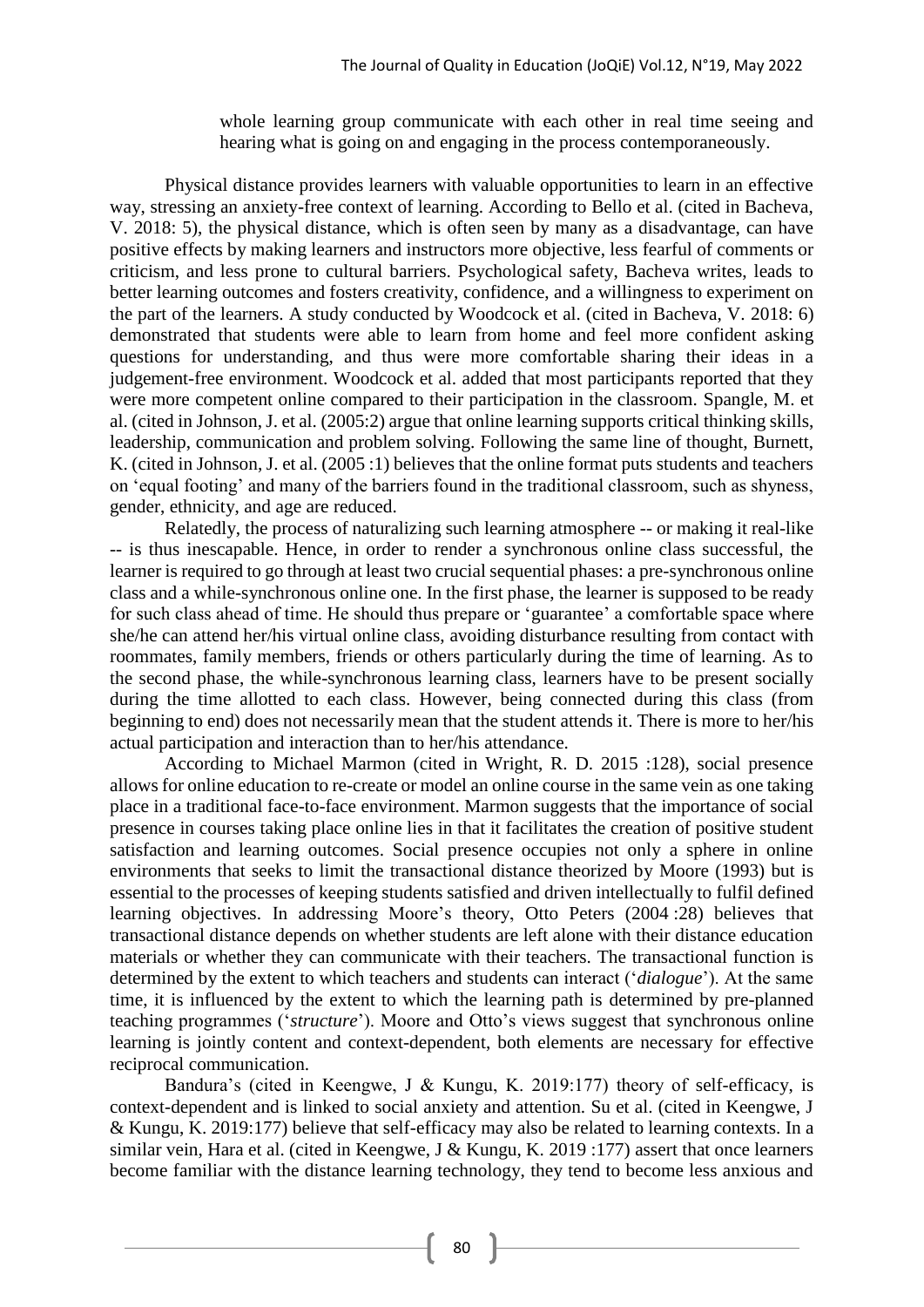less frustrated. Students who have social anxiety, also known as social phobia, may consider virtual online learning as a valuable opportunity for effective learning, something that this category of learners may not experience particularly in traditional classes.

According to Schute (cited in Bolliger D. U. & Wasilik O. 2009: 104), student performance is higher in an online course than in a traditional course. Yair Levey (cited in Lawrence, T. 2008 :267) suggests a study dealing with the issue under discussion in terms of its findings. Such study, conducted by Fredericksen, Pickett, Shea, Pelz, and Swan (2000), demonstrates that students who reported the highest levels of satisfaction also reported significantly higher levels of learning than students who rated satisfaction level as lower. Kuo, Walker, Belland & Schroder (cited in Charles Dziuban et al 2015 :2) state that the interaction construct plays an important role in both face-to-face and online learning modalities. Comeaux Patricia (2004) claims that in both traditional and online classrooms, students need more than grades from their instructors they also need meaningful feedback to help bridge their academic knowledge and skills with their daily lives. As such, this feedback can be useful regarding the integration of various and multiple communicative activities into synchronous online instruction.

The students' oral performance in synchronous online learning requires a video conference platform (zoom –google meet) where they may be engaged in various communicative activities such as describing a situation, comparing and sharing ideas about a particular topic, and so forth. This communicative component can be considered as a powerful incentive for students to strengthen their motivation for learning. Motivation here, according to Benhima and Benabderrazik (2020 :26), is responsible for many educational phenomena, like attendance and absenteeism, low and high achievement amongst others. Consequently, the implementation of such activity will influence the current learning modality in a positive way, especially if students receive synchronous constructive feedback from their teachers. Irrespective of the learning modality, the teacher lectures and explains, and it is possible to gain immediate feedback from the students about the content of the course. Students, in turn, get the immediate reaction of the teacher. In times of crisis, when students and teachers should not meet in classes, different methods of teaching should be implemented. As Bolliger & Wasilik (2009:104) put it, quality is important in the delivery of courses regardless of the environment in which they are delivered.

# **Methodology**

Data which were collected from semi- structured questionnaires, were quantitatively analysed and then used as a basis for the findings and conclusions of this study. The questionnaire is addressed to 101 university Tourism Management (Semester 5; 14 males and 28 females) and Business Intelligence and Data Science (Semester 3, 25 males; 34 females) students at the Higher School of Technology-Essaouira. The questionnaire, composed of 12 closed-ended questions and one open-ended question, relates to synchronous virtual learning of English during the period of COVID-19. Questions linked to the purpose of this study are explored. With the objective of making them seem reliable, some of the participants' comments were coded and edited before being explored. As such, students' comments were studied relying on the common themes that emerge from them.

# **Data analysis and findings**

### *Real-time synchronous class attendance*

Students' attendance at synchronous online English for communication courses can be illustrated on the basis of Fig. 1 below.

 $81$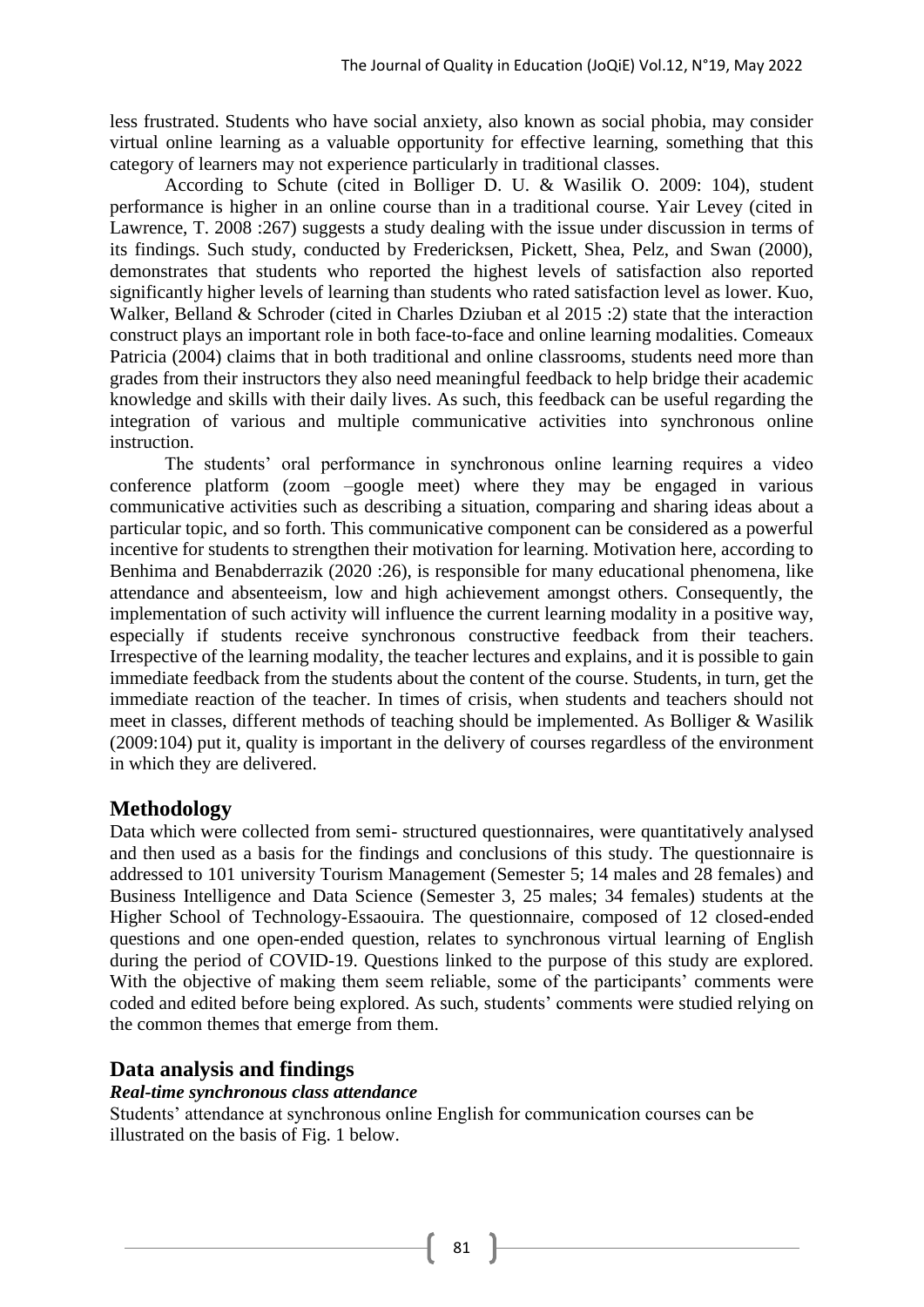

Figure 1: Real-time online class attendance

Results about synchronous virtual class attendance clearly indicate that approximately 60% of the respondents attend virtual classes at the same time, 21% of them often do, 13% usually do, 6% of them sometimes do, and 4% rarely attend such classes. However, 1 % of the students' non-attendance can be observed. It can be noted that the students' attendance rate for real-time virtual classes is unsatisfactory. This might be due to the students' unfamiliarity with the new learning modality, particularly during this period of health calamity.

### *Degree of students' reliability on real-time online learning during COVID-19*

Students' level of (dis)agreement with the extent to which they rely on real-time virtual classes is measured on a five-point Likert scale. Of all our participants, only 12% strongly agree that online learning is reliable, 14% agree, 40% are neutral, 17% disagree, and 12% strongly disagree. Although less than half of the respondents are neutral, the results reveal that physical courses may not be replaced by real-time virtual ones. With this in mind, students' reliability on physical classes may be motivated by their preference for the in-person learning landscape. However, students who consider real-time online classes as unreliable may face problems in their learning performance. In contrast, those who think that such courses are helpful for learning will undoubtedly benefit from such experience.



Figure 2: Degree of reliability of real-time online learning during COVID-19

82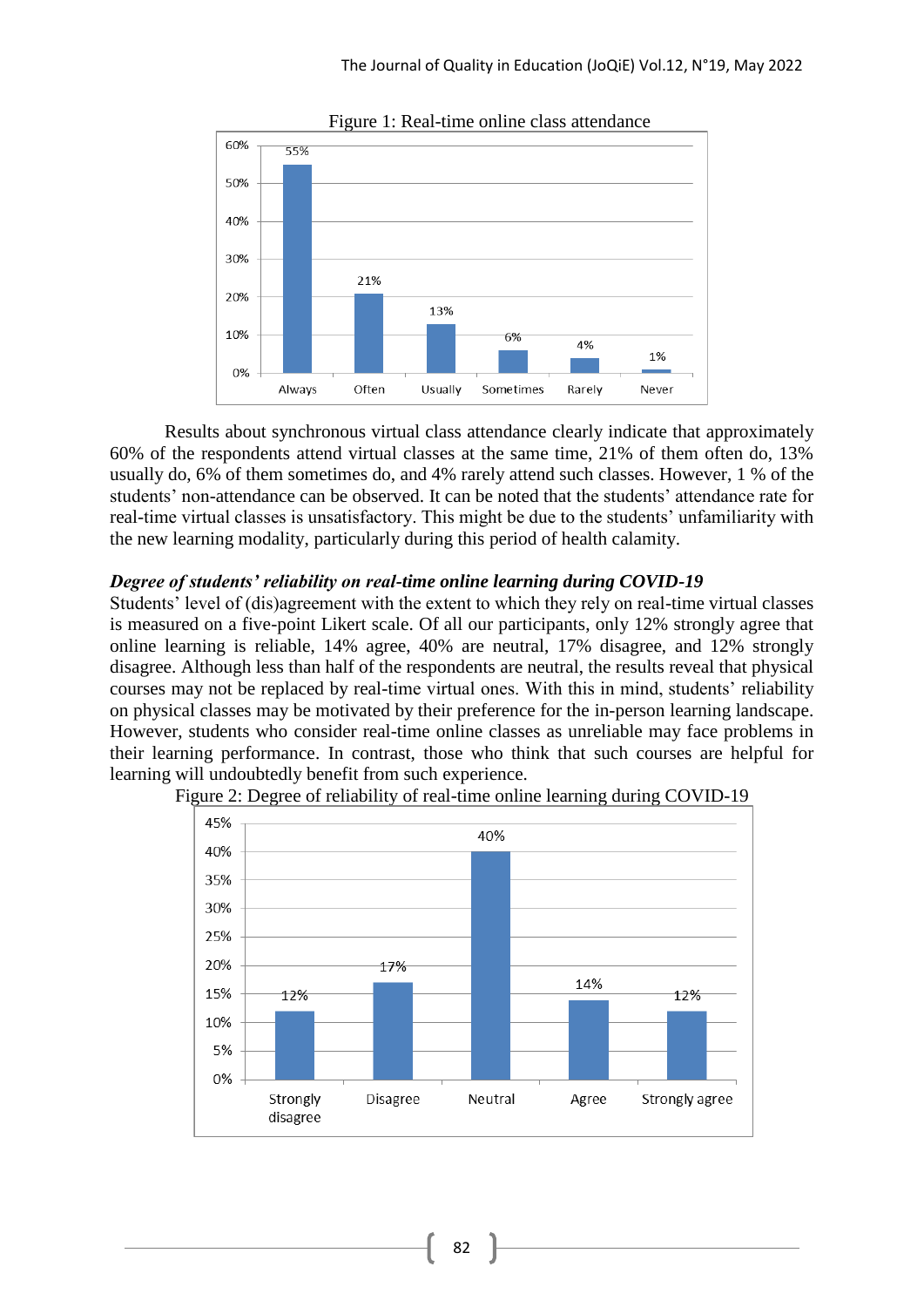Given that they constitute an essential component of English Language Teaching (ELT) in higher education, virtual online courses should thus be considered on the part of all the participants.

#### *Nature (written or oral) of tasks assigned synchronously*

When asked about what sorts of activities to do online, a little more than half of the total number of participants 51% opt for both written and oral activities, 35% of them prefer to be engaged in written activities, while only 14% of students opt for oral activities. The results reveal that the diversification of the tasks assigned to students is highly recommended, especially in English for communication classes that are run synchronously. Such diversification may also be applicable to physical classes. Examples of this aspect of diversification include: assigning a comprehension reading task, eliciting information from students, inviting them to discuss issues and comment on their classmates' views, to name but a few. Such activities can help students engage in active learning and improve great written and oral performance.



Figure 3: Students' preference for the nature (written and/or oral) of tasks assigned synchronously

Using google meet, as a real-time virtual platform, can benefit both female and male students a great deal. In this, access to such platform provides students with plenty of opportunities to participate using voice or text-chat responses. Therefore, the synchronous nature of this mode of learning facilitates students' learning and boosts their engagement. This dual activity (both spoken and written) may be seen in a legal term as 'democratic,' especially with students who find it difficult to express their views orally. For example, stuttering as a physical disability, may affect learner's performance in a negative way. A female student says: '*Real-time virtual classes are not that bad because we get a chance to share ideas etc. Personally, I would like to participate in both. But I have a problem of tottering. Because of this, I prefer to remain silent, (respondent 46, female BIDS).* Once they are given enough time in this learning platform, these students would successfully perform the skills they already possess.

### *Problems students face in synchronous online learning*

The results show that almost all the students meet a range of challenges while learning virtually at the same time during the pandemic. Examples of such problems include: internet connection (86%), lack of concentration (71%); disturbance, interruption and sound (66%), stress and sometimes boredom (54%), difficulty in understanding courses (50%), inappropriate learning (home-based) environment (48%); time management (39%), lack of interaction with classmates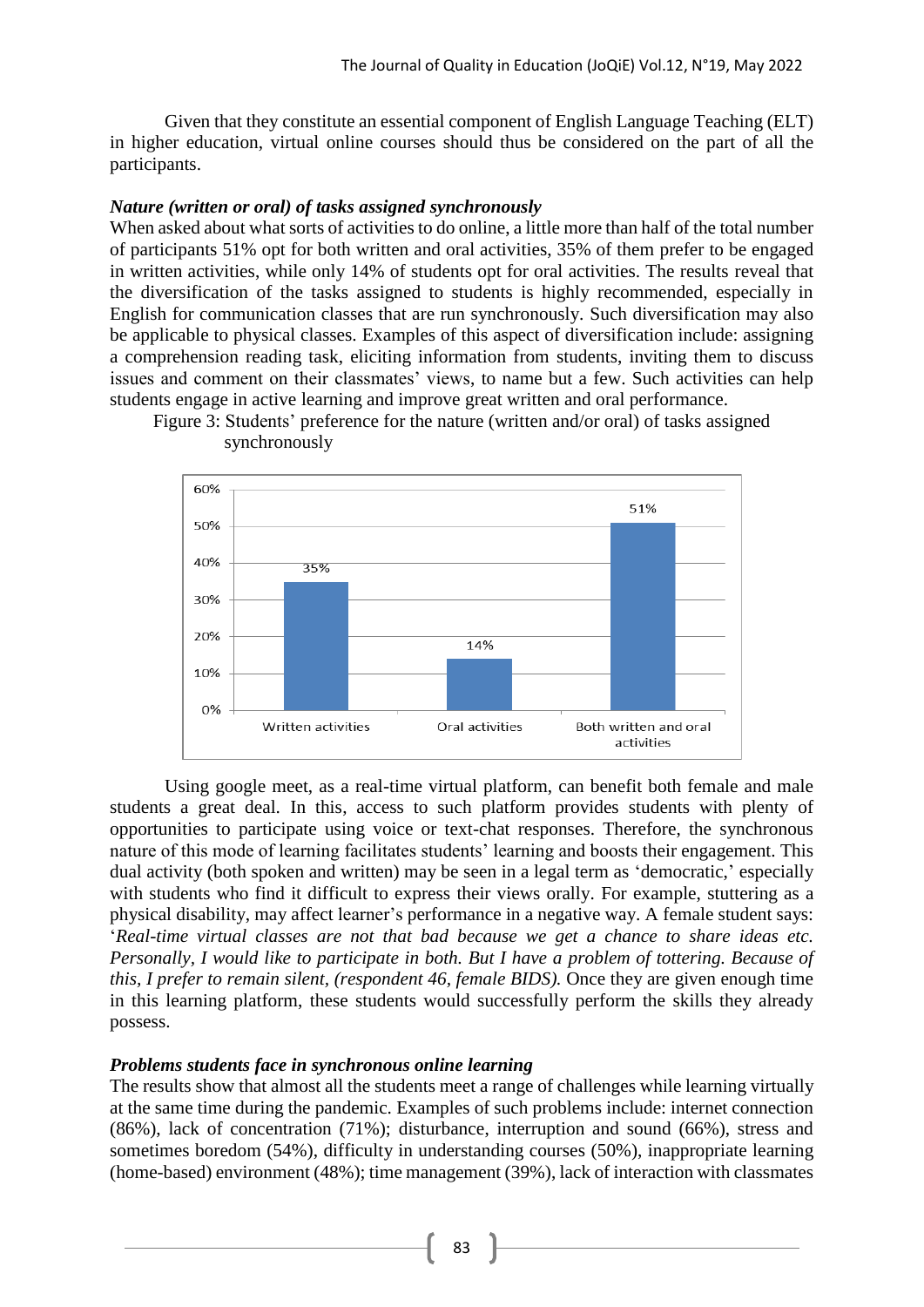(32%), and with professors (29%). Moreover, 11% of the respondents state that there are other problems. A female student mentions that '*I cannot be comfortable attending my online class at home. My home atmosphere is not suitable for studying online. I barely concentrate with the professor and try so hard to do my online homework or tasks. Also, bad signal at home and not having the possibility to be in somewhere else, (respondent 10, female TM).'* Fig. 4 below shows the results about such variable:





When it comes to the home-based synchronous online learning atmosphere, the principle of equal opportunities between male and female students poses a serious problem in such practice. However, ensuring equality between the two sexes regarding home-based realtime online learning should not be considered in terms of (in)adequacy of the learning location (home). Rather, this variable under investigation should be understood in terms of who is more participative and more productive in such learning modality.

#### *Students' (dis)satisfaction with their performance in real-time online courses*

Students' satisfaction with their performance in real-time virtual classes can be understood in light of the following results. Of all the participants (101), a wide majority of female participants 33% hold a negative attitude towards their performance during synchronous virtual classes, 18% are pleased with their learning performance, while only 12% of them are neutral. These results are understandable. They show that female students are faced with several problems in their performance particularly while learning remotely, which impedes their natural learning of English. As for male students, it seems that half of the them 16% are satisfied with their learning performance in such class, while a very small number of them 11% express their dissatisfaction with it or lack knowledge about the aspect in focus.

Figure 5: Students' (dis)satisfaction with their performance in real-time online courses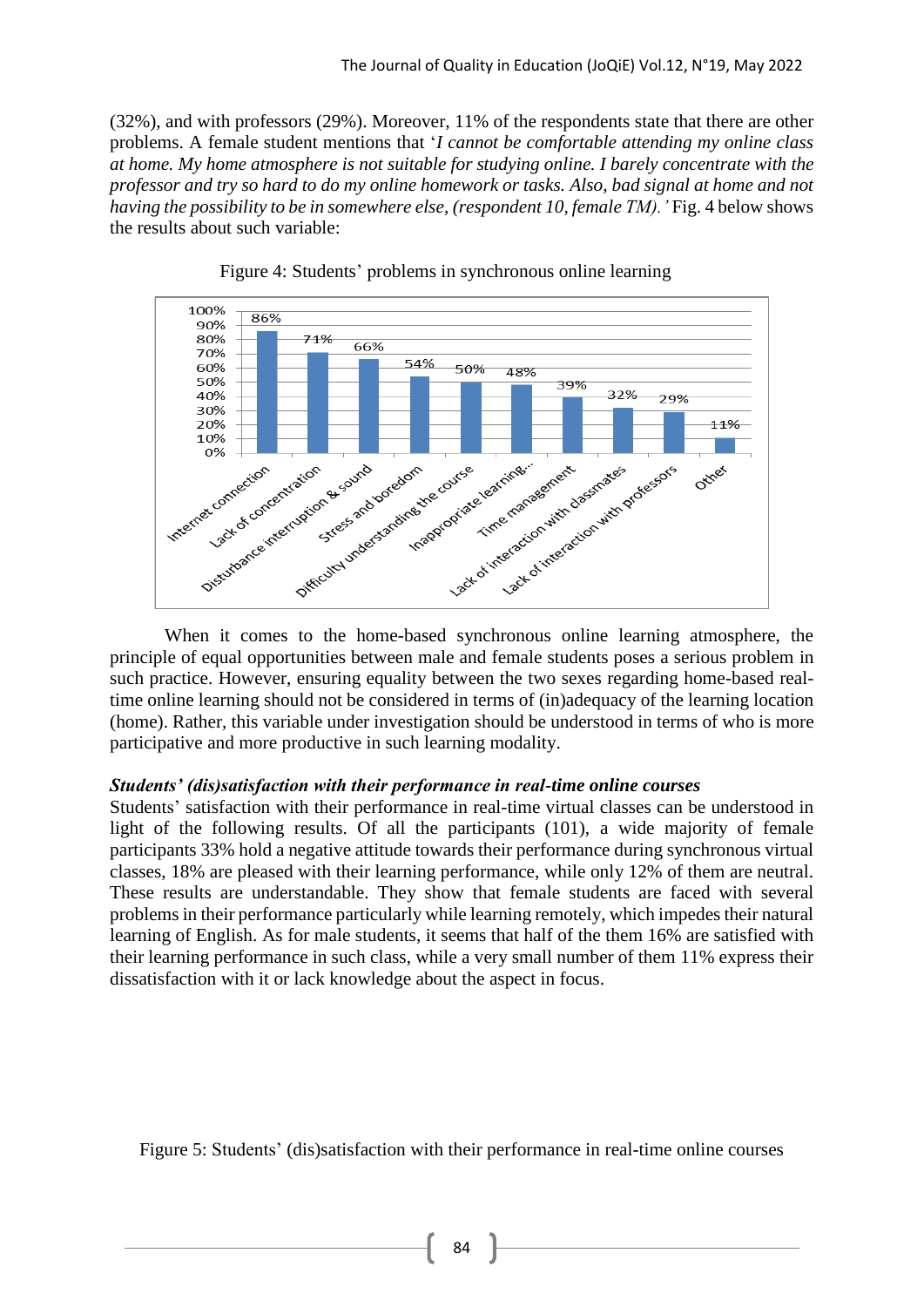

On the basis of the aforementioned statistics (Fig. 5), it can be noted that students' dissatisfaction with real-time online classes may be attributed to their unpreparedness and/or unreadiness for such classes. Therefore, during the current period of health crisis, this variable (dissatisfaction) is not stable particularly with respect to the learning conditions in which this practice takes place.

# **Discussions and interpretations**

According to McCoy and Heafner (cited in Manuel Cuadrado Garcia et al. 2010 :368), there is evidence supporting that men and women express varying degrees of anxiety, acceptance, and interest in new technologies across time. McCoy and Heafner's view also applies to our argument in this study. Students' views of and experience with real-time virtual classes of English can be explored in light of the findings of the current study along with the students' comments. On this basis, two major aspects can be discussed: 1) negatively-oriented views (dealing with the problems that students often encounter in real-time virtual learning) and 2) positively-oriented views (dealing with benefits of synchronous online learning). It is worth mentioning that some of the students' comments contain a set of elements that overlap between one another, but they are treated as such.

# **Less positive attitudes towards synchronous online learning**

Students' views of and experience with synchronous virtual learning demonstrate that they encounter a range of difficulties while they are involved in such experience. With reference to the students' responses six problems are the most frequently encountered: internet connection, lack of understanding, stress, inappropriacy of the learning environment (home), time management, and lack of interaction or physical contact. Such problems are explored as follows.

### *Internet connection*

Students' dissatisfaction with their synchronous learning performance relates to weak or no internet connection. Such problem does not provide them with the possibility to concentrate on their courses and interact actively with their peers and teachers. One of the students says: *'I am not really used to technology. I am learning how to use it, especially because I need to do my homework somehow. I did like how we can be at home, though, to bond with my family*,' (respondent 22, TM). In this case, this student, and perhaps others, would find themselves obliged to attend face-to-face classes only. One of the female students expresses her view by saying: *'I am not satisfied at all with my performance in virtual classes because we have strong issues with network here in Ghazwa [Essaouira el Jadida] and it does not give us the*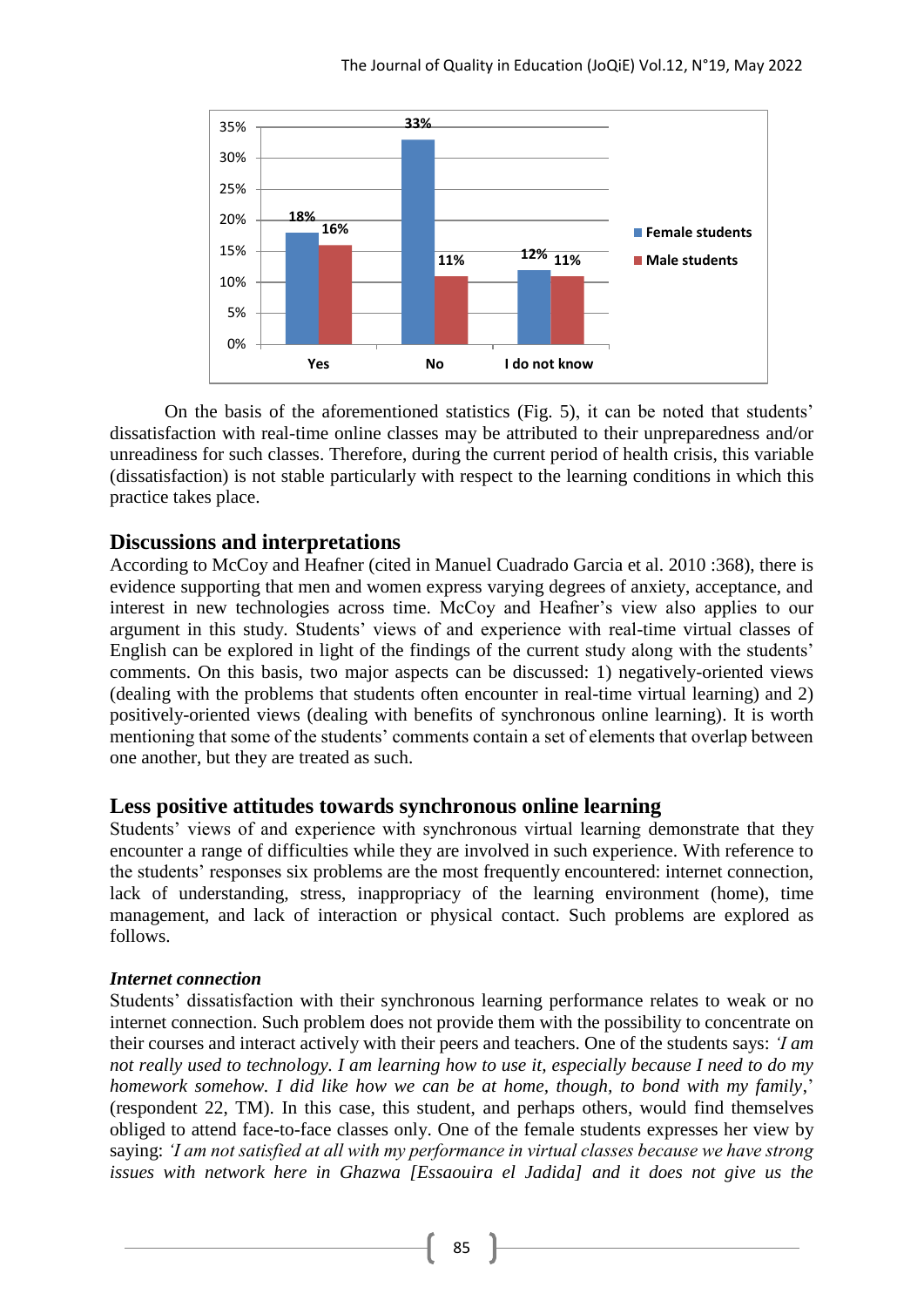*opportunity to interact easily with classmates or teachers. This is not related to English class only but to every course we have,' (respondent 101, female, TM).* Another student, using French, shares the same opinion and states: *'Je trouve beaucoup de problèmes concernant les cours en ligne à cause de mauvaise connexion et aussi je n'arrive pas à comprendre tout le cours et au même à prendre des notes grâce à tous ces problèmes. Je ne suis pas satisfaite de cette stratégie d'étude,' (respondent 35, female TM).* 'I face many problems concerned with distance learning classes due to the poor quality of internet connection. Moreover, I cannot understand all the classes and I cannot even take notes. Because of such problems, I am dissatisfied with this learning strategy,' (respondent 35, female TM) [My translation].

### *Lack of understanding*

Real-time virtual learning may not be considered as the right learning modality, especially in terms of the subjects taught. One of the students asserts that: *'I think that the virtual way is not so helpful when it comes to the theory-based subjects,' (respondent 17, TM).* This view reveals that some students may not feel comfortable with studying theory-based courses online. Rather, they prefer to study them in-person.

### *Stress*

Stress, according to Lazarus and Folkma (cited in Landow, M. 2006 :4), is a particular relationship between the person and the environment that is appraised by the person as taxing or exceeding his or her resources and endangering his or her well-being. It is a difficulty that students encounter when learning synchronously. A student says**: '***My online learning experience as a student is stressful,' (respondent 22, TM).* Stress, as psychological state, may impede learner's achievement or may not, depending on his or her willingness to and motivation for learning, of course, during the current period of crisis.

### *Inappropriacy of the learning environment (home)*

It seems that one major problem with which students are faced concerns the learning environment. This view is expressed as follows: *'I am learning how to use it [synchronous online learning], because I need to do my homework somehow. I did like how we can be at home, though, to bond with my family,' (respondent 22, TM).*

#### *Time management*

It is essential to note that students with better time management skills may perform better online than those who lack such skills. Three comments help illustrate the idea: *'Real-time virtual learning takes time to be a success,' (respondent 16, BIDS); 'To organize your time, you should not miss classes. You have to respect your colleagues and your teacher in class,' (respondent 1, Specialization NA);* '*We study some courses online and on the same day we have to go to school. So, this is really a tiring thing as it creates problems for us in organizing time, (*respondent *45, BIDS).*

### *Lack of interaction or physical contact*

When asked about the problems they often face in virtual synchronous classes, multiple female and male students report that: *a) 'It is the first experience with the virtual in Morocco so we can say that it is so difficult to manage in regard to two perspectives. First, there is no physical contact with students. Second, the bad quality of connection,' (respondent 12, TM); b) 'Personally, virtual learning does not give an opportunity to learn, as the understanding of the lesson is distracted, and communication between the student and the professor is difficult because of the focus on a computer or phone screen or any other device,' (respondents 40, 82, BIDS); c) 'The real-time virtual class can be a strong barrier to interaction between students* 

86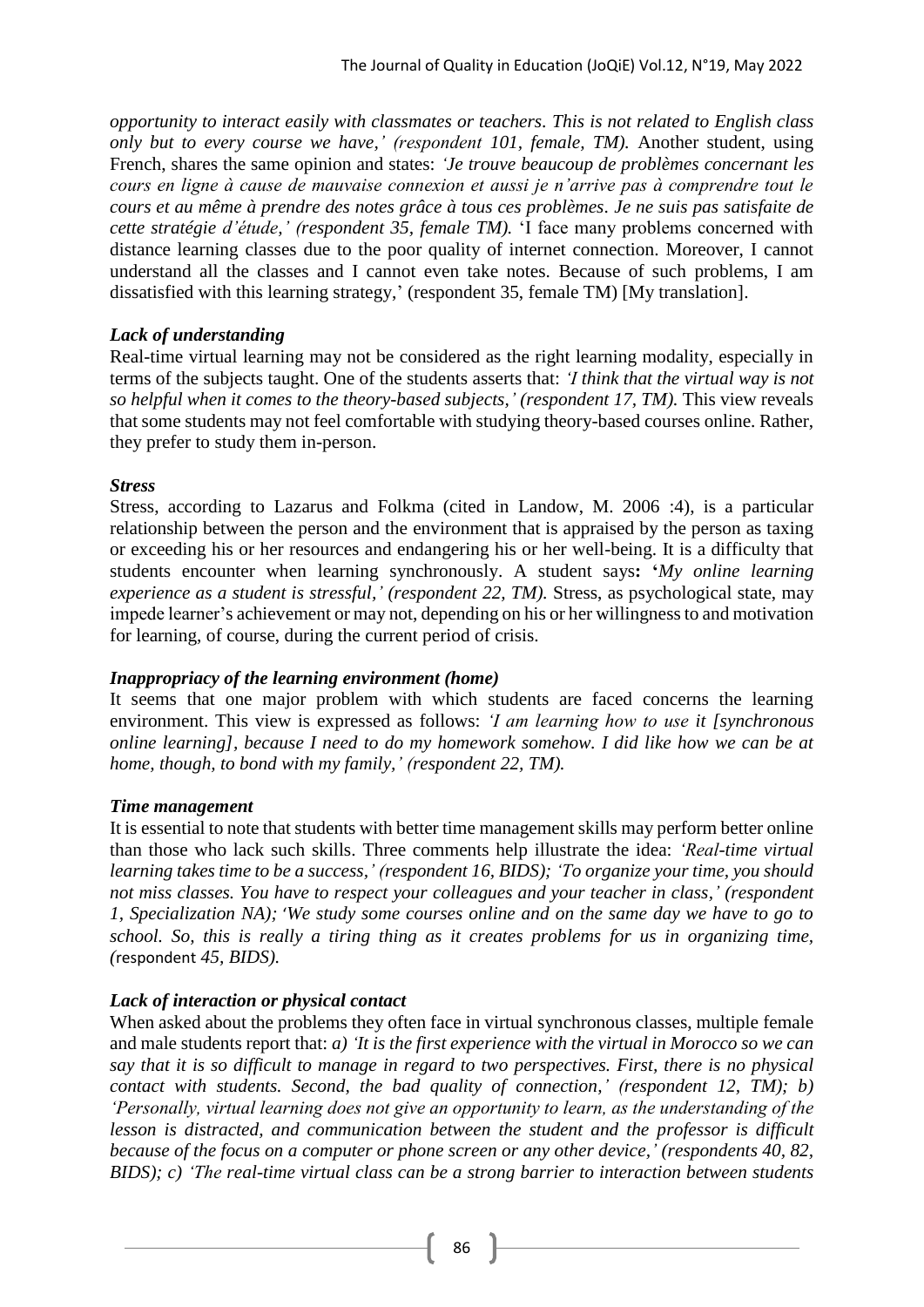*and their professor, the professor cannot have the attention or time to push all the shy students to participate, because of lack of signal or internet,' (respondent 10, TM) ; d) 'We miss the body language,' (respondent, 24 male BIDS) ; e) 'Real-time virtual classes can create some communication barriers to us by making it hard to know when to talk or how to read a person's body language and facial expressions,' (respondent 24, BIDS).* Such comments demonstrate that real-time virtual classes are not very much appreciated because of distractions, lack of interaction between peers and teachers, absence of body language and/or facial expressions, and weak internet connection.

### **Positive attitudes towards synchronous online learning**

The second aspect dealing with positively-oriented views can be explored in relation to students' comments and the similarities found in such comments. In this, three major perspectives can be discussed: learner's autonomy, development of students' communication skills, virtual classes vs face-to-face classes.

#### *Learners' autonomy*

It seems that taking synchronous online English classes, as a new learning experience, can be perceived of as a valuable opportunity for students to acquaint themselves with, acquire and develop new study skills to boost their learning of English. In this regard, some students explain their views and say : a) *'For the English language, we benefit greatly from the way the teacher teaches us, by performing tasks before the virtual class,' (respondent, 36, female BIDS) ; b) 'Virtual classes are the best way to learn during this deadly pandemic,' (respondent 52, Male, TM) ; c) 'It is an experience that will help us develop our learning experience even if it is difficult,' (respondent 79, female, BIDS) ; d)'Virtual classes are a new experience for me in which I discover teachers play an important role in our life,'( respondent 80, female, BIDS) ; e) 'Virtual learning made us get used to listening to English,' (respondent 81, female BIDS) ; f) 'The most important thing for me is to learn, virtual or not, I have no problem, I can understand,' (respondent 3, Specialization NA) ; g) 'I feel that real-time virtual learning of English is good for us as it helps improve our communication skills. For me, I feel so happy when we discuss a lot of topics in a virtual class, because in my opinion this is the right way of teaching in this case,'(respondent 5, Specialization NA) ; h) 'Seeing the pandemic, our online courses, thanks to our teacher, give me the opportunity to add other skills of study to learn better and better and develop my level in English,' (respondent 92, male TM).* As such, these views reveal that students can prove to be autonomous or independent remotely, which allows them, despite the current pandemic, to make progress in such process.

#### *Development of students' communication skills*

To develop their communication skills, many students at Essaouira School of Technology mention that synchronous online classes can be beneficial regarding this objective. The latter, according to them, may be achieved by means of several elements such as fostering students' critical thinking skills, being engaged in discussions, and exercising analysis and note taking, amongst others. Such views are expressed as follows: *'I appreciate participating in online classes because this allows me to improve my communication skills and develop my critical thinking skills as we study theory and practice language, (respondent 84, male TM).* Other students share the same view and report that*: 'English is a language of communication that will not be affected much by studying online. I mean we can discuss as we are in classroom,' (respondents 41 and 19 BIDS); 'Virtual real time classes are beneficial for us, especially if they occur in good learning circumstances (serious students, good internet connection). Sometimes, I express myself better in this course,' (respondent 33, BIDS); 'I am so satisfied with real-time*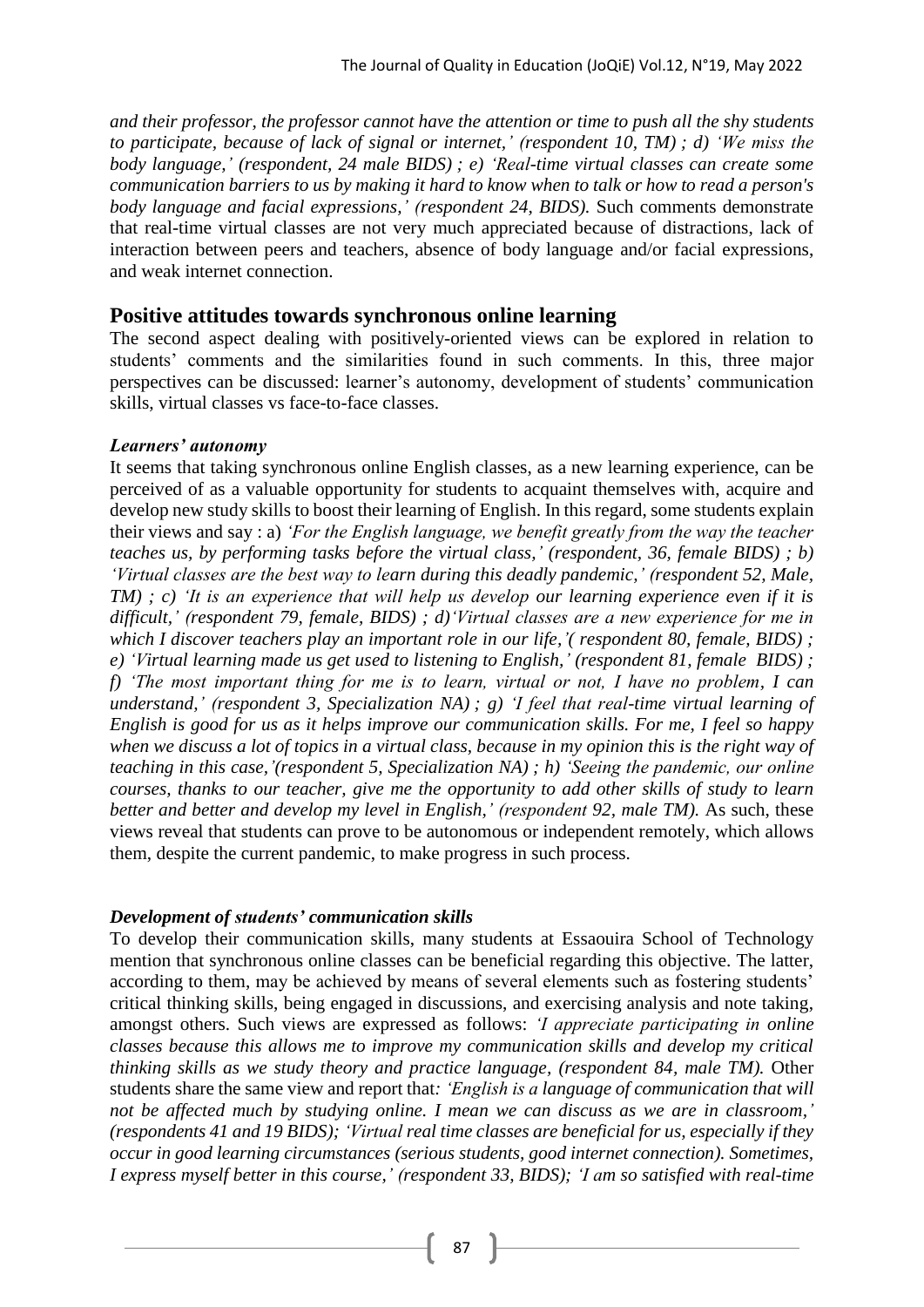*virtual learning of English, it helped me so much to be more encouraged in speaking. It also helped me develop my skills in analysis and not-taking and to have a special summary in the end,' (respondent 86, female BIDS).*

### *Virtual classes vs face-to-face classes*

Seemingly, students are not allowed to choose the learning format with which they feel comfortable, be it physical or virtual. Therefore, they are required to attend both of them in regard to the safety measures implemented by the Moroccan government. Supposedly, choice here is a paradox in itself seeing that it poses a serious problem for students as to which mode of learning works better for each individual student. This choice may be governed by the student's idiosyncratic visualisations and objectives of learning. However, during these times of health crisis, students cannot escape their attendance at synchronous online classes, an environment in which learning from screens may seem beneficial for some, but may not be so for others. When they feel comfortable with a specific mode of learning (face-to-face or online), students will undoubtedly make much progress in such learning condition. In contrast, online learning is thought of as a tiring experience because students are required to study both physically and virtually. To illustrate the idea of the paradox of choice, the following comments may be considered:

*a) 'If we want to talk about online learning as a solution in light of this pandemic, I see that it is a logical solution. However, it is necessary to consider the students' financial condition, that is, with regard to internet expenses. Consequently, online learning has few advantages but a lot of disadvantages,' (respondent 45, BIDS) ; b) 'I think that distance learning is good but Face-to-face learning is better,' (respondent 7, female TM) ; c) 'For me, real-time online study does not significantly help the students benefit from lessons more than studying in class,' (respondent 13, female TM) ; d) 'In-class courses can never be replaced by online courses, because there is no interaction between students and the professor,' (respondent 82, female BIDS) ; e) 'Real time virtual learning of English is interesting yet not reliable as much as learning in classes,' (respondent 98, female TM).*

# **Addressing the students' needs (recommendations)**

In order to 'guarantee' an effective online learning experience, students need to have access to a computer and high-speed internet connection. Besides, organization on the part of teachers is appreciated as to set rules for successful synchronous virtual classes devoid of any problems like interruption or annoyance. Moreover, teachers need to make real-time online classes a little more interesting and enjoyable to engage students actively and help them be more interactive with teachers and classmates. Some of the students views help clarify the idea:

a) *'I suggest that higher schools make agreements with a telephone company to offer students internet subscriptions at reasonable prices,' (respondent 51, male BIDS) ; b) 'Virtual learning is a great way to learn while being home during this pandemic and might be a greater way to overcome school routine to get the maximum education possible, but it always depends on the circumstances of the student, does he have Internet access? or can he pursue virtual learning at home, or more likely a room with colleagues? Learning anything requires a lot of concentration,' (respondent 57, male BIDS); c) 'I think real- time online courses should be more organized by the professor and also the student. They have to set some rules that must be respected to understand well the course and avoid all the issues that face us,'(respondent 67, female BIDS) ; and d) 'I think in virtual learning the teachers should try to make the classes a little more interesting and enjoyable to keep the students from feeling bored because they already lack the real life interaction with the teachers that usually keeps them attentive in classes,' (respondent 90, female TM).*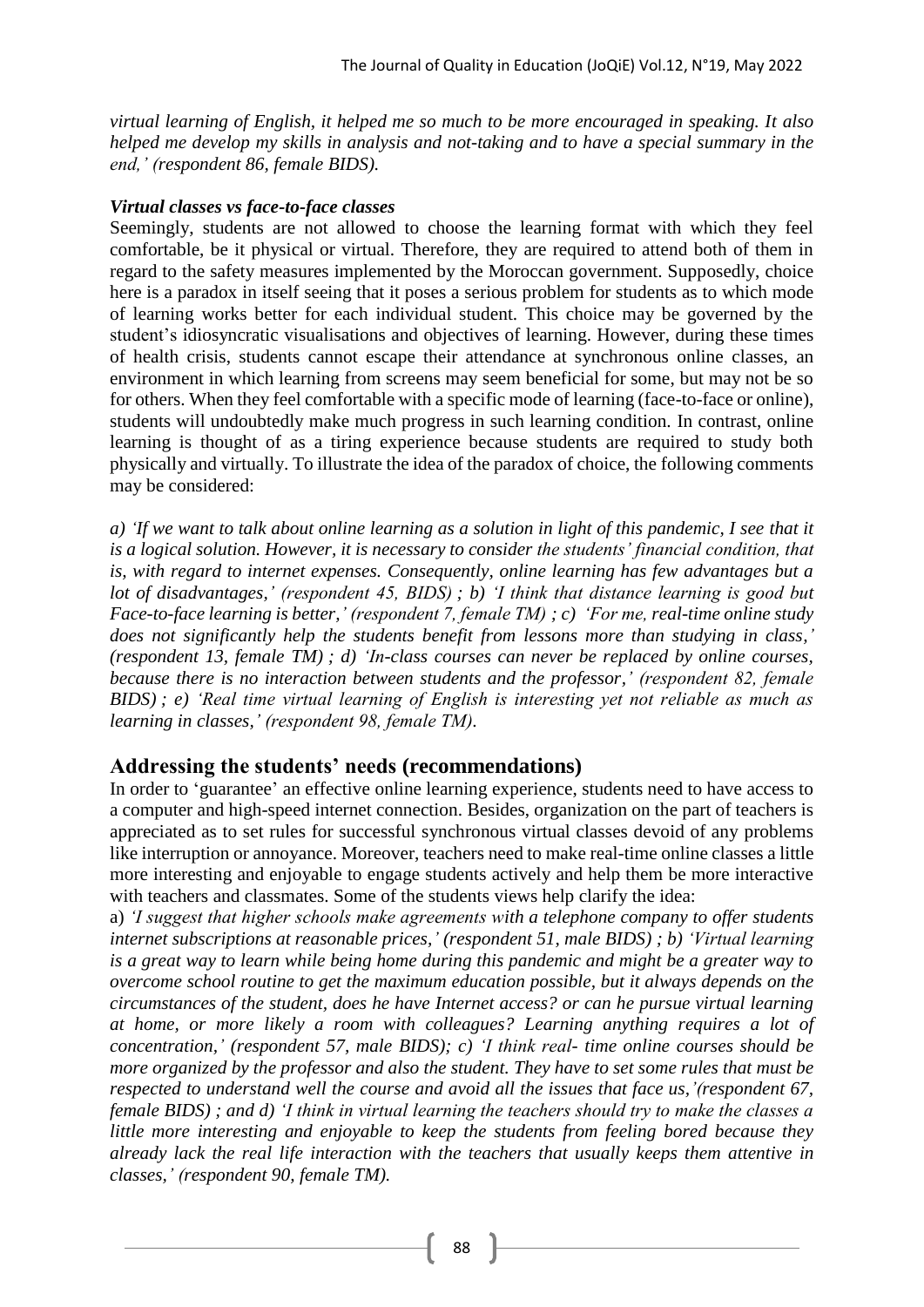Despite its challenging nature, real-time virtual learning, as a new instruction modality 'partially' implemented in Moroccan university during the pandemic, has the potential to: a) offer students new chances to experience new learning skills, b) motivate them to study from home, and c) boost their interaction with their peers and teachers out of the brick-and-mortar setting. Further, virtual synchronous learning may be beneficial for some students but may not be so for others, depending on the context (home and/or budgetary issues)

Overall, the results of this study reveal that a set of recommendations should be considered. As such, these recommendations include: a) diversification of activities (oral and/written) assigned to students in synchronous online courses, b) students should be provided with cheap high-speed internet access as to learn effectively especially during the pandemic, and c) real-time synchronous classes should be interesting, well organized and enjoyable as to avoid feelings of boredom, stress, and/or inattentiveness.

# **Limitations**

Although this paper has reached it objectives, two main limitations are worthy of mention. The first is that a quantitative study limits the ability to make broader generalizations from the results obtained. The second limitation concerns exploring other issues that are related to another case study --mainly for comparative research.

# **Conclusion**

Whether it is effective or not, real-time learning activity at the university, as an academic educational setting, depends largely on the learner--the main participant in the teaching learning process. Effective learning, in a sense, varies from one learner to another and from one group to another. During COVID-19, a safe learning atmosphere, among other factors or circumstances, is highly required as to get the maximum benefit of this learning modality.

Students who do not engage in interaction at the time of course delivery may therefore feel isolated, if not, frustrated, a feeling which does not work in their favour as it often impacts their learning negatively. In contrast, students who interact with their teachers and peers successfully are unlikely to experience such feelings. To understand students' learning satisfaction with real-time virtual instruction, one example about this aspect may illustrate the idea and may serve, in a medical term, as a 'remedy' for students' isolation or frustration. As such, this example concerns assessing students' performance through feedback with the objective of reinforcing meaningful interaction with them. Hence, this kind of assessment should not only be given physically (in-person) and/or virtually (google meet or zoom platforms), but it should also be done asynchronously (emails). Further, implementing this 'assessment trilogy approach' in course delivery or afterwards, irrespective of the instruction mode implemented in teaching, benefits students a great deal. This benefit may be manifested in strengthening students' meaningful interaction with instructors and peers. The ultimate objective of such interactive praxis is to consolidate students' learning satisfaction. In this, students who receive constructive feedback from their teachers –or even from their peers- have multiple chances to develop their interest in learning of English. E-feedback (electronic feedback), according to Lamis Fanous, can be provided to students either in class at the same time they attend their writing task, that is synchronously or online via peers or teacher's feedback, that is asynchronously.

Understanding students' strategies for synchronous virtual learning during the pandemic is central to the teaching learning process as a whole. Irrespective of their levels of learning performance, almost all students are dissatisfied with their virtual online learning. Generally,

89 }